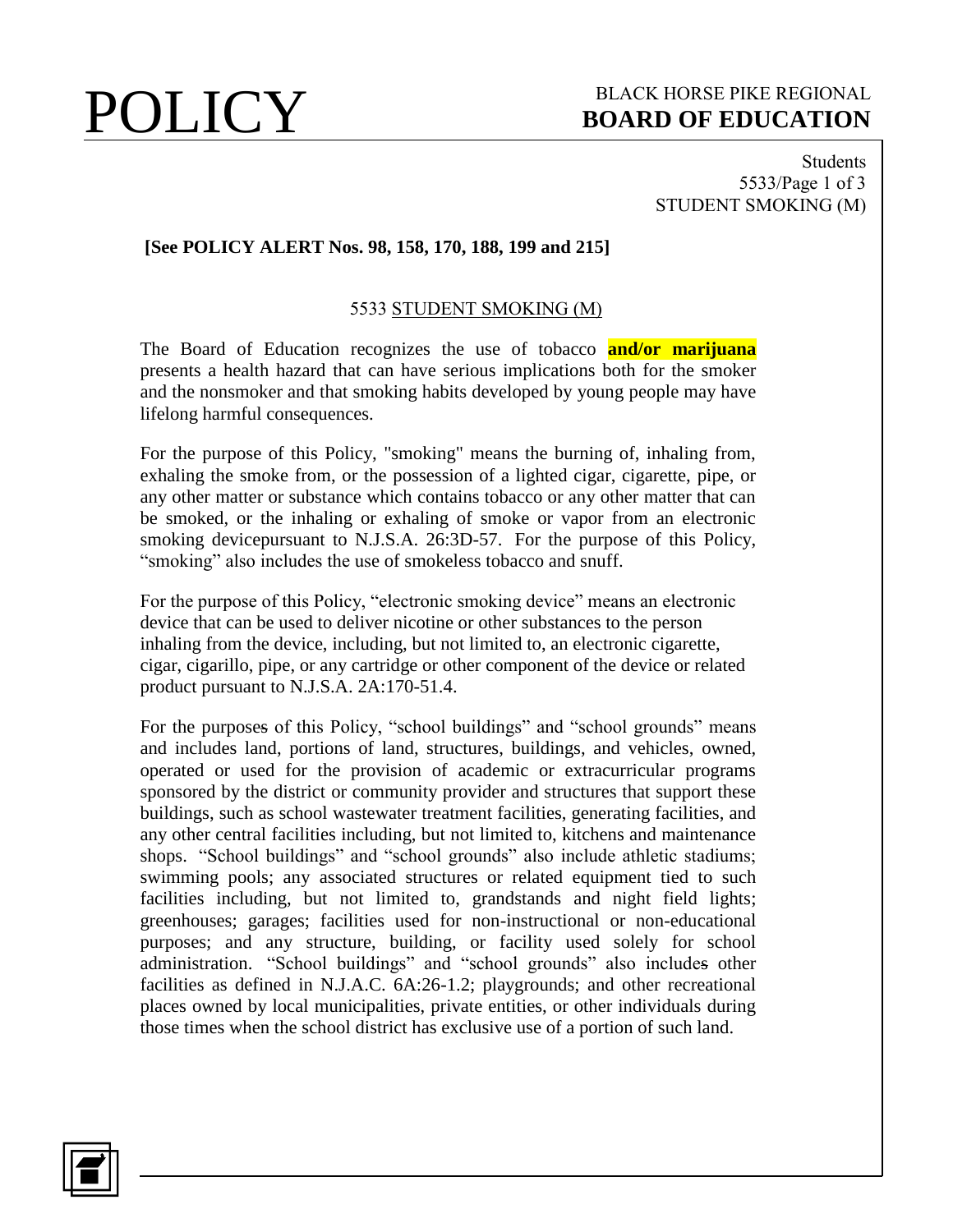# **POLICY** BLACK HORSE PIKE REGIONAL **BOARD OF EDUCATION BOARD OF EDUCATION**

Students 5533/Page 2 of 3 STUDENT SMOKING (M)

N.J.S.A. 2A:170-51.4 prohibits the sale or distribution to any person under twenty-one years old of any cigarettes made of tobacco or any other matter or substance which can be smoked, or any cigarette paper or tobacco in any form, including smokeless tobacco; and any electronic device that can be used to deliver nicotine or other substances to the person inhaling from the device, including, but not limited to, an electronic cigarette, cigar, cigarillo, pipe, or any cartridge or other component of the device or related product. Consequences for a student possessing such an item will be in accordance with the Student Code of Conduct.

The Board prohibits smoking by students at any time in school buildings or on school grounds, at school-sponsored events away from school, or on a school bus.

The Board also prohibits the possession of any item listed in N.J.S.A. 2A:170- 51.4 at any time in school buildings or on school grounds, at school-sponsored events away from school, or on a school bus. **E-Cigarettes or vaping devices will be tested by school administrators for the presence of marijuana and/or THC. If the device tests positive, the police and parents will be notified. Students will be sent out for drug screening.** Such items will be confiscated and may be returned to the parent, upon request.

Prohibited Items and Controlled Dangerous Substances

If it appears to an educational staff member or other professional, upon confiscating such item(s), that the student may currently be under the influence of alcohol or other drugs, the staff member shall inform the Principal or designee. The Principal or designee will immediately notify the parent and the Superintendent or designee. The Principal or designee will arrange for an immediate medical examination of the student and shall comply with all of the provisions of N.J.A.C. 6A:16-4.3 and Policy and Regulation 5530 – Substance Abuse.

In the event the Principal or designee, after inspection of the confiscated item(s), has reason to believe the item(s) may have contained or may contain a controlled dangerous substance or a controlled dangerous analog pursuant to N.J.S.A. 2C:35- 2, the Principal or designee will immediately notify the parent and the Superintendent or designee. The Principal or designee will arrange for an immediate medical examination of the student and shall comply with all of the provisions of N.J.A.C. 6A:16-4.3 and Policy and Regulation 5530 – Substance Abuse. Principals and designees will be trained to identify controlled dangerous substances in electronic smoking devices.